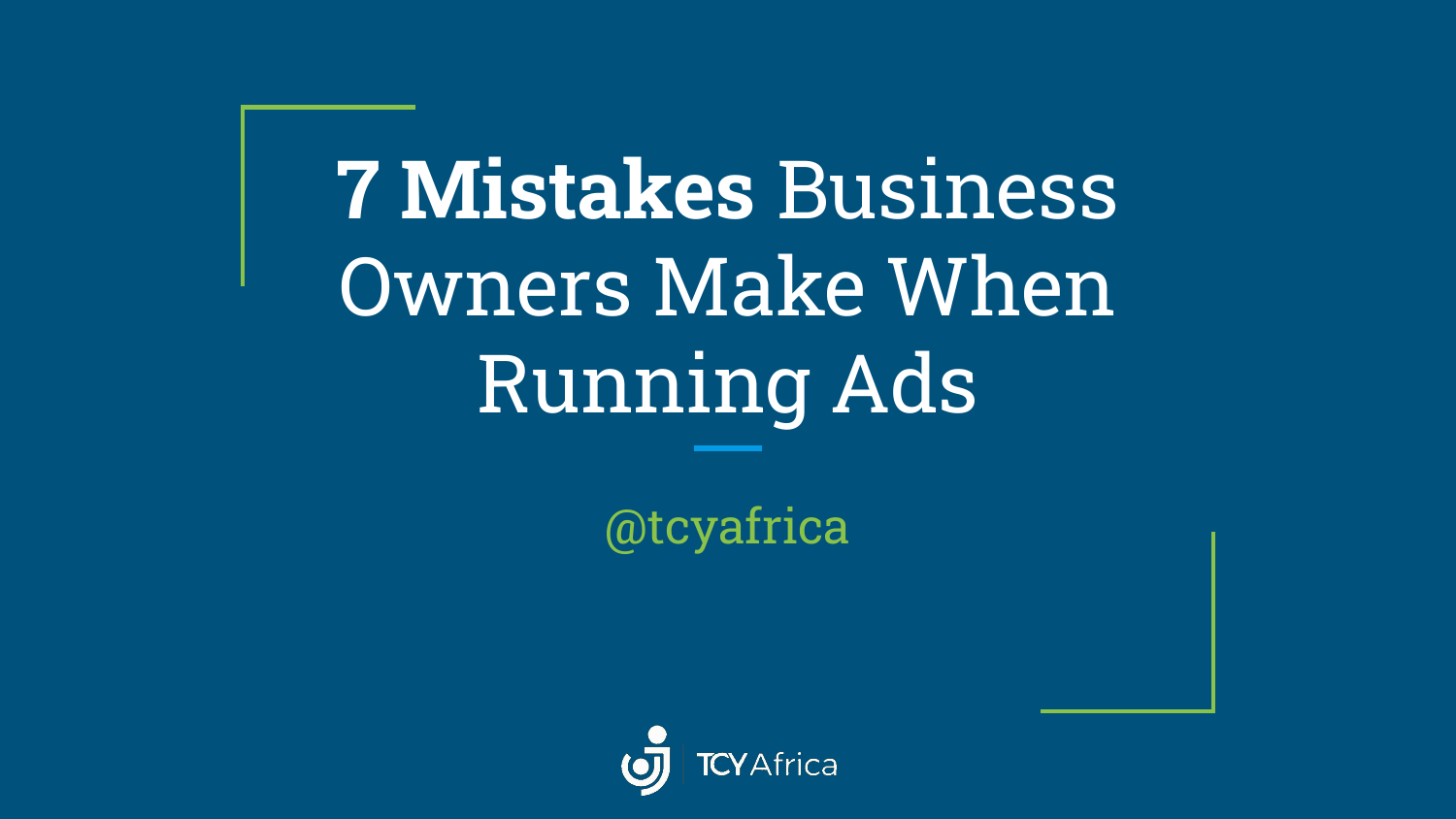## About

**Title: 7 Mistakes** Business Owners Make When Running Ads on Facebook & Instagram

**Author:** Ken Ndubisi

**Publisher:** TCY Africa

**Copyright Date:** 2018

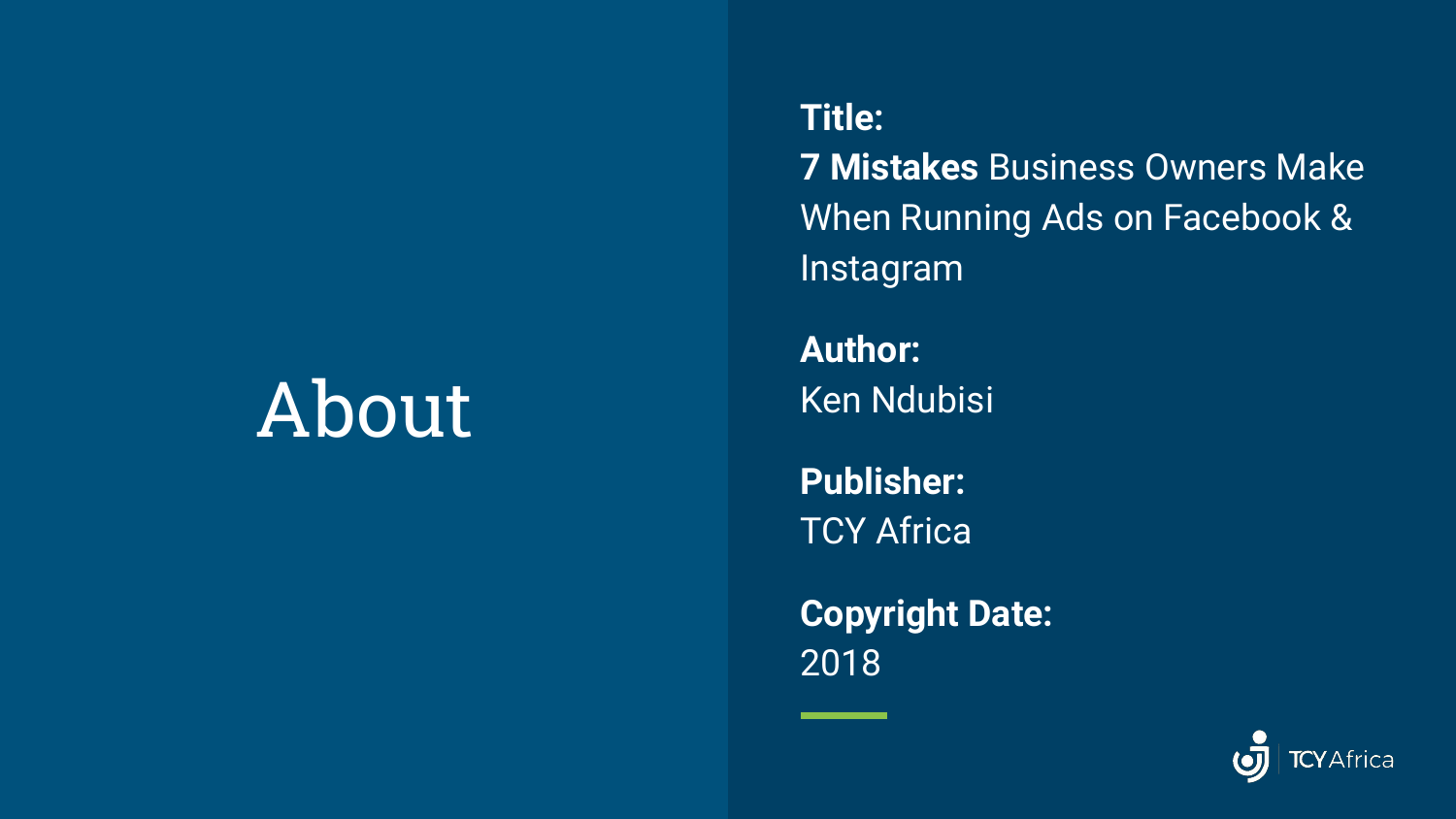#### #1. They expect results too early

*Getting amazing results with paid ads is not child's play*. There are a lot of factors that come into consideration and there's a series of steps and procedures that need to be followed.

One common mistake I have noticed several business owners make, in my years of running ads professionally, is not giving the algorithm enough time to optimize and report data.

Tell me, when was the last time you ran an ad and you ended up checking it every 2-3 hours just to see how it's performing? *And then you start panicking once you don't see any results in that time frame?*

And then before the ad has taken time to reach the percentage of your audience who are ready to make a conversion, you go ahead to pause or stop the ad. **This is very wrong!**

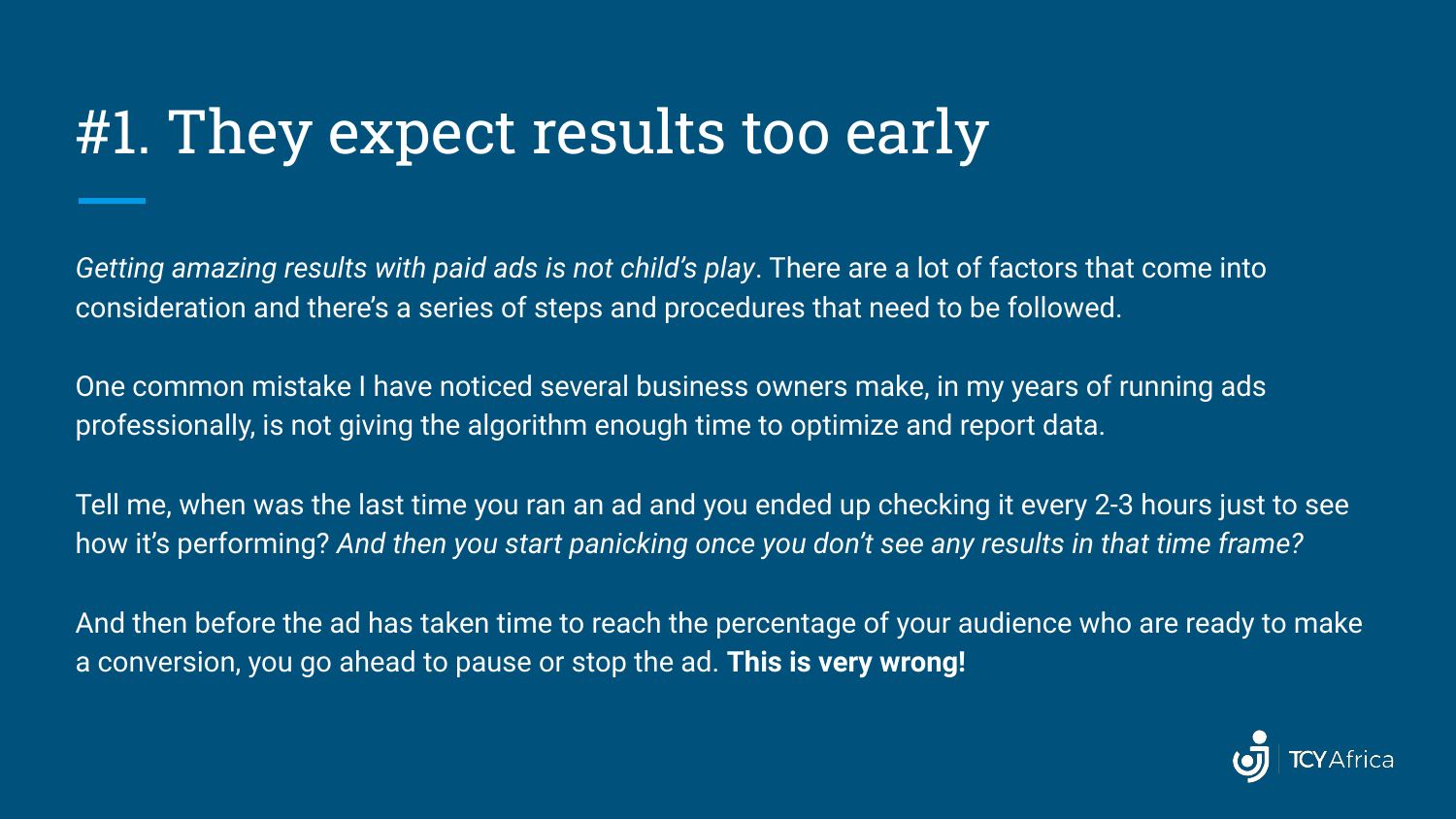When running ads, there are three important phases :

- The Testing Phase
- The Optimization Phase
- The Scaling Phase

In the test phase, you should let the ad run for 24 - 48 hours (depending on your niche and budget) before you make a decision to pause it.

That way, the algorithm has some time to get used to the parameters you set and then start showing your ads to a portion of your audience likely to engage with the advert.

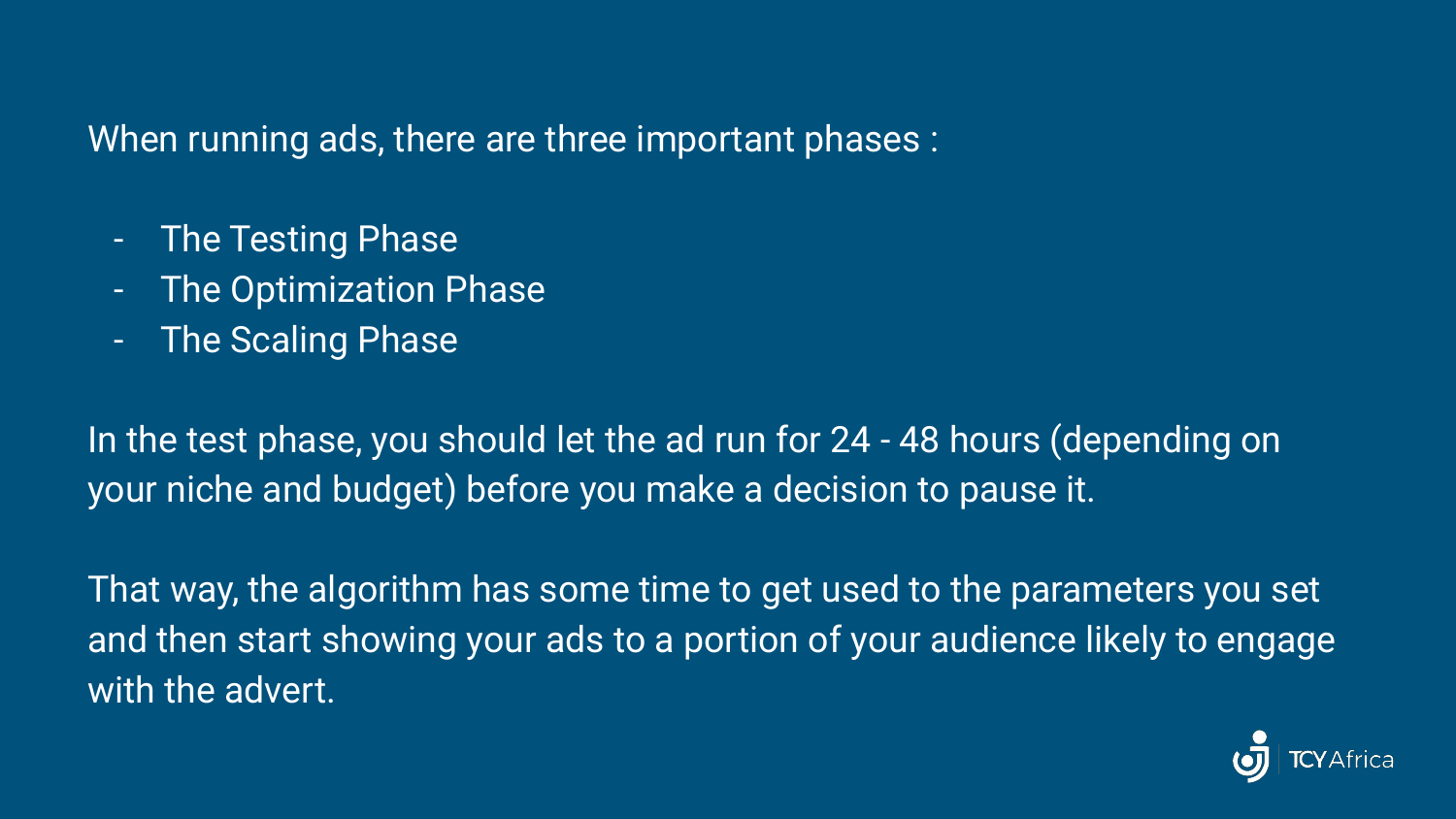Ads need time to learn about your audience, your offer and the right people to make conversions.

Let your ads run for 24-48 hours before making a decision.

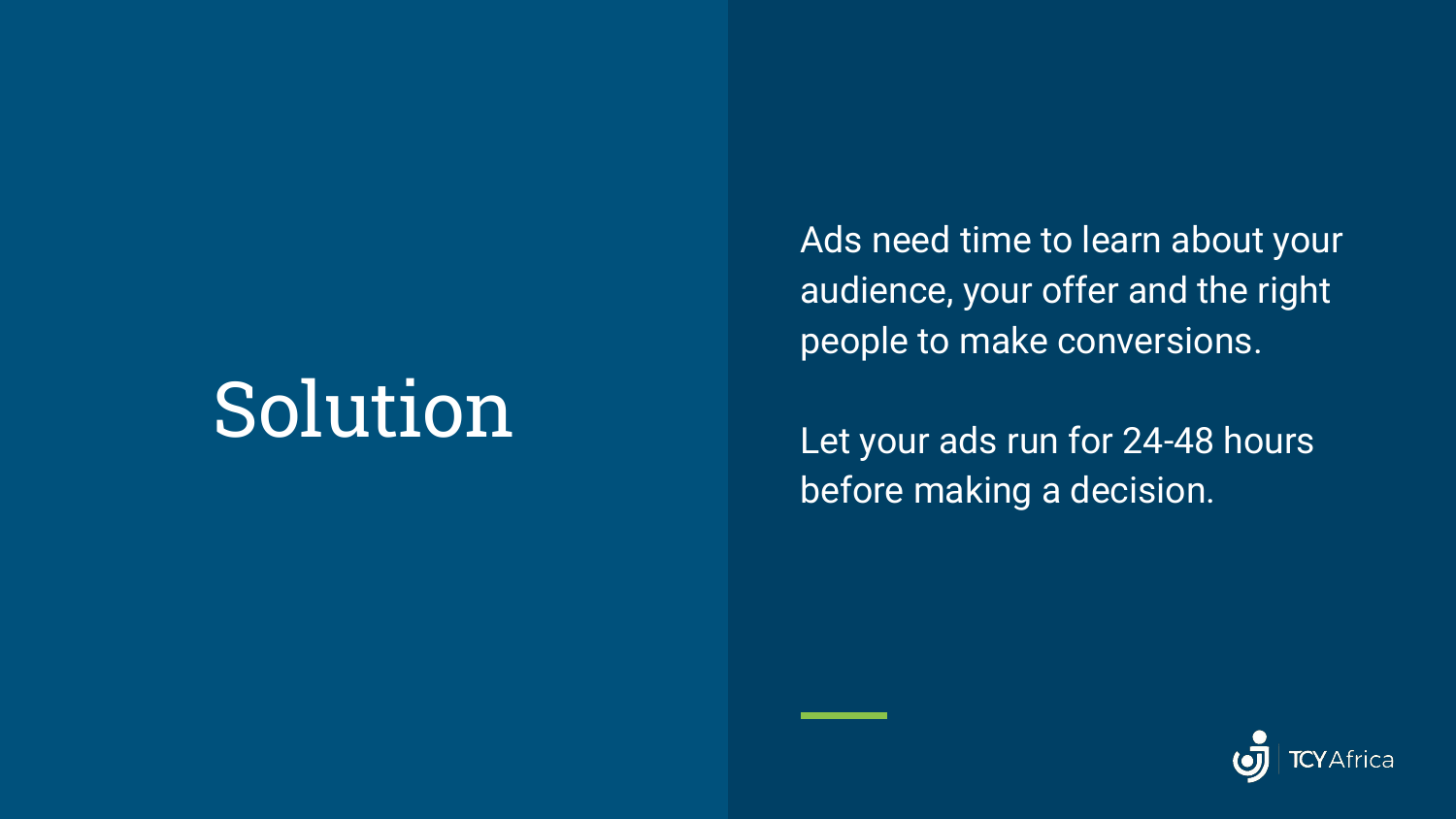#### #2. They don't know their target audience

When scrolling through your newsfeed or your timeline, have you ever seen an ad that made you stop to look at it, but then after reading (or watching) the ad, you ask yourself, *"Why exactly am I seeing this ad?"* or *"Who is this person trying to target?"*

Let's be honest - there's a lot of people who think they know what they are doing when it comes to running ads, but just one look at their ads and it's very clear to see that they don't know jack about what they are doing.

Now I don't mean they don't know how to click the buttons in the ad manager and choose a 'target' audience; however, 99% of people who see your ad don't know or care about what you did in the back-end. They are only concerned with one thing - **and that is the ad in front of them.**

#### That's right.

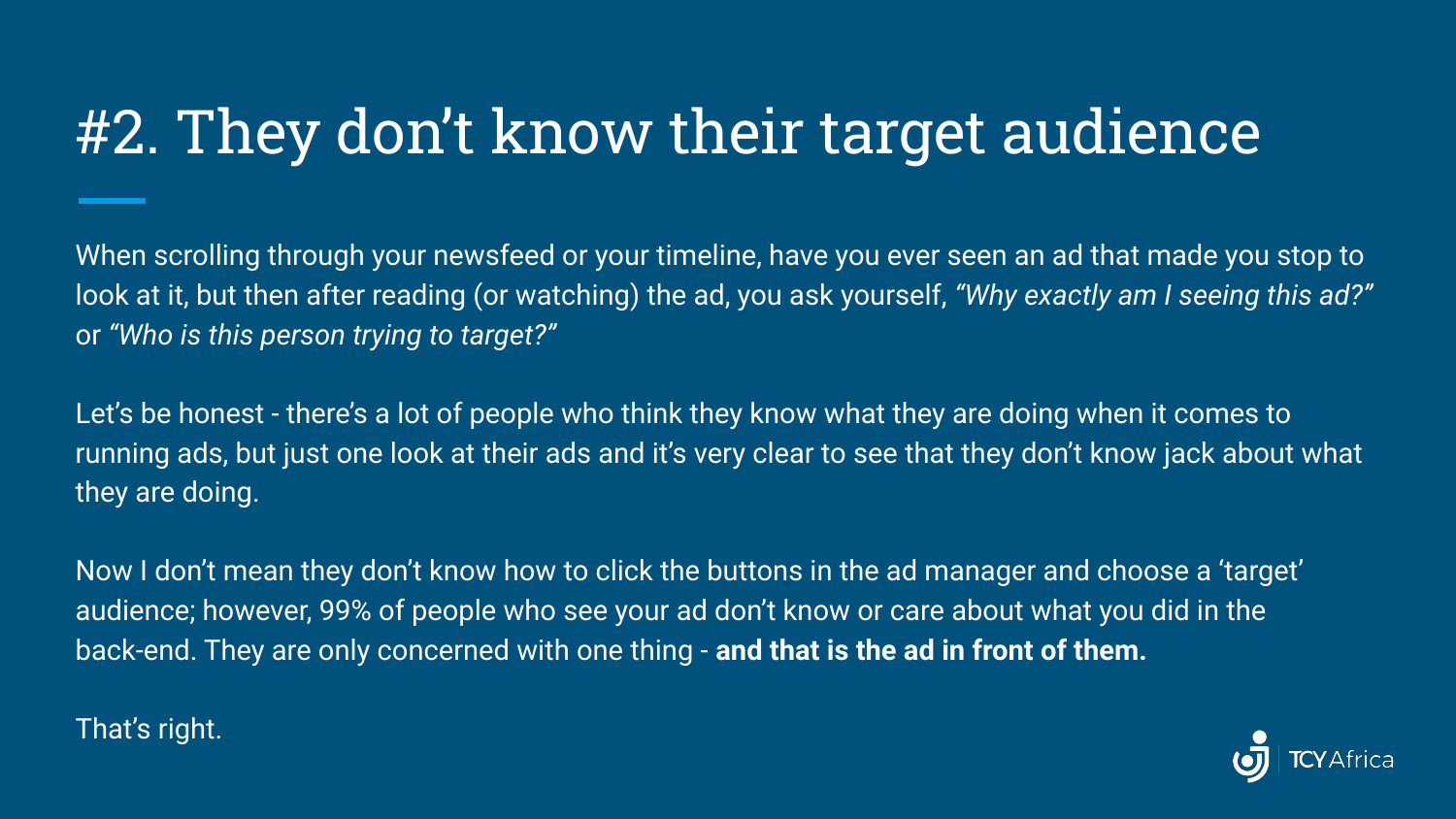Let me give you an example:

Let's say I have a graphic design company and I want to sell training programs to people of different age groups - working class adults, freelancers, teenagers, young school leavers, fresh graduates etc.

Now I may be selling one thing - which is graphic design - but the way I will sell it to these classes of people will be very different, don't you agree?

 A working class adult will want to learn how to make quick graphics on the go. For them money is not a big motivator.

Young school leavers or fresh graduates will want to learn graphic design in order to make some side income or as a side hustle. For them money is a huge motivation.

*Can you see the difference?*

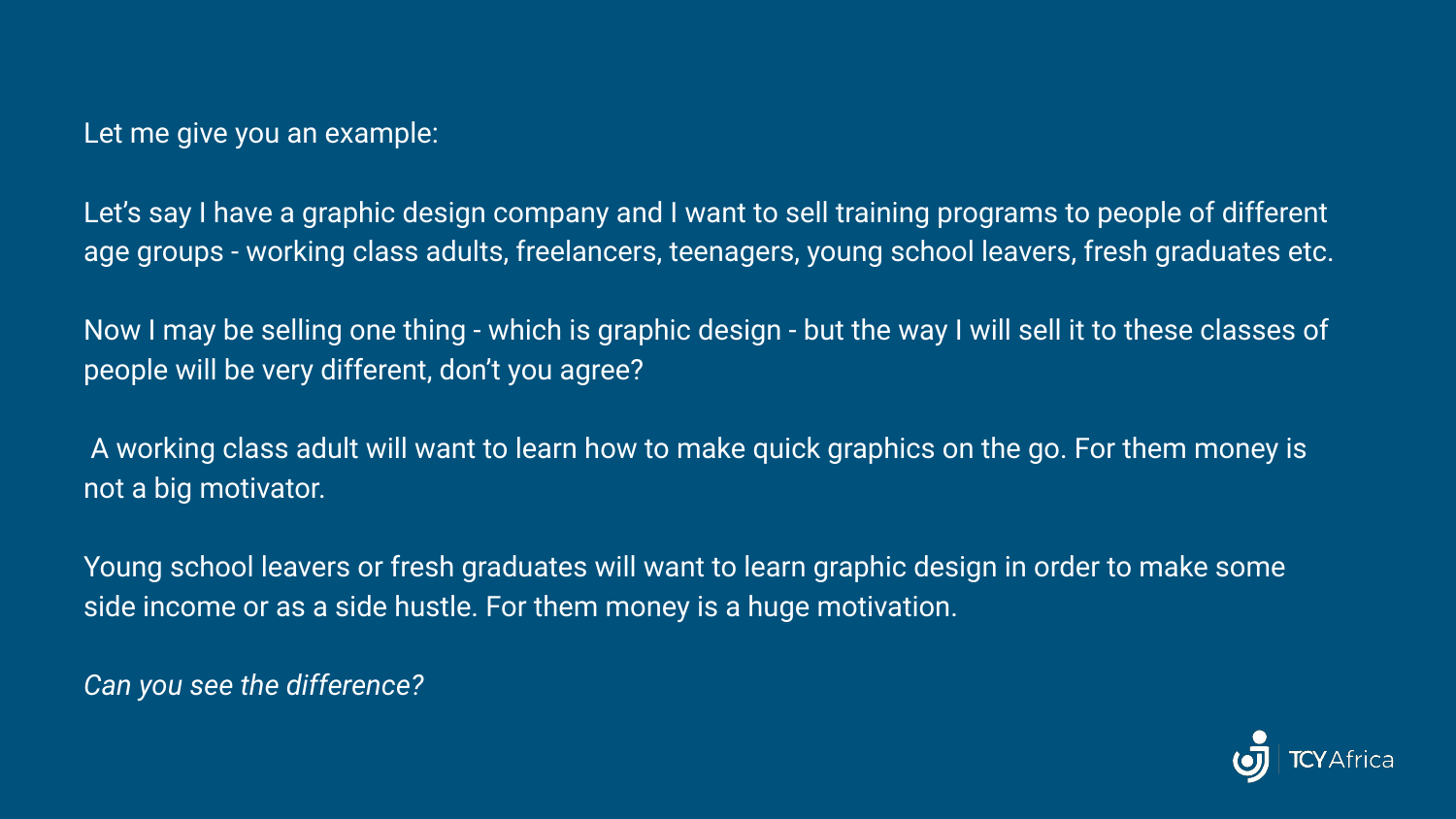

So if you wanted to write an ad copy for working class adults, you wouldn't center the conversation around money because that is not their main motivation.

And if you target young school leavers, you want to make the conversation about the opportunity they have to make money using graphic design.

Hope that makes sense.

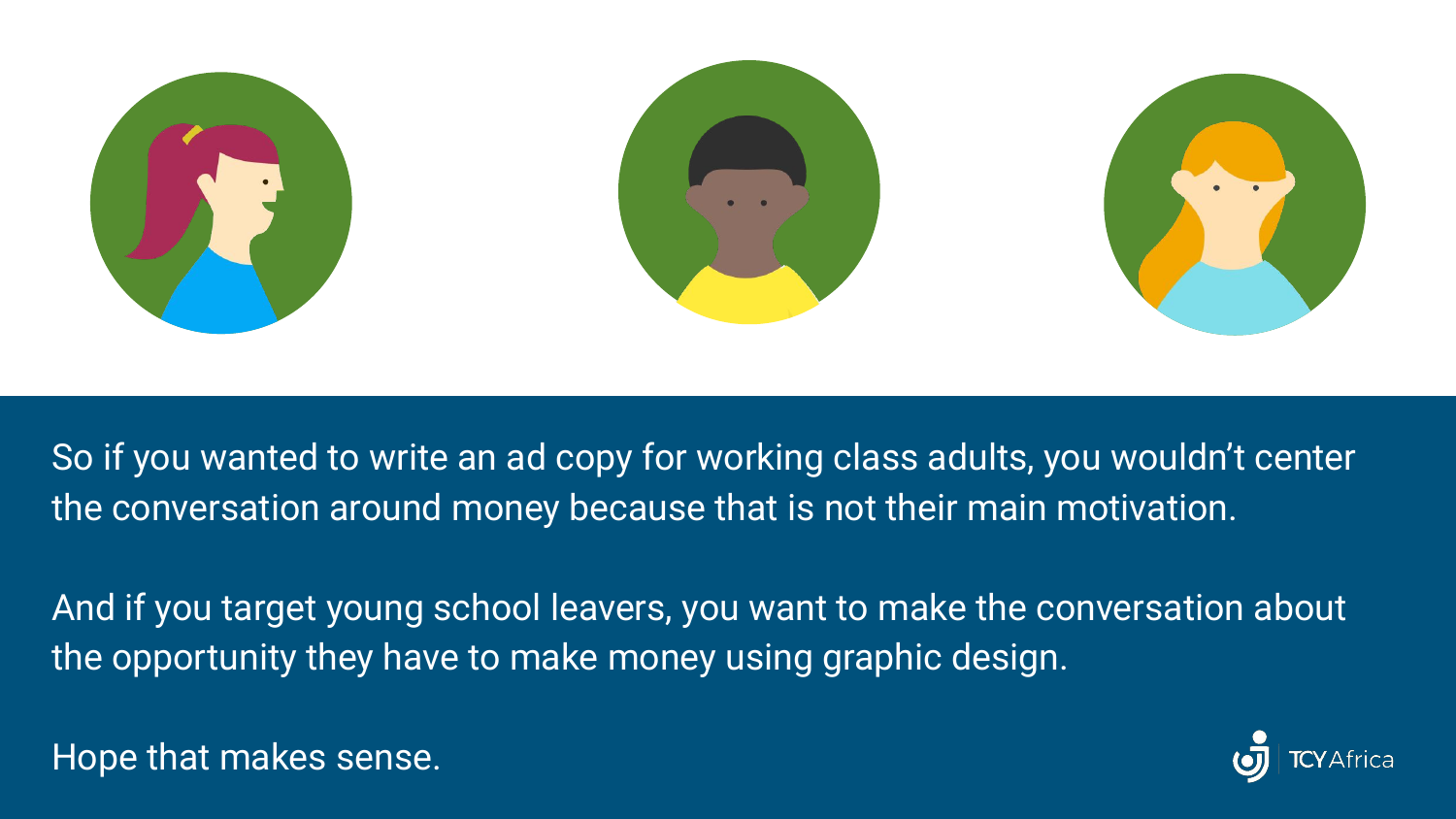Really sit down, take a pen and a piece of paper or a notepad, and write down who your TARGET customer is.

Create multiple ad sets based off the different consumer level types and then craft copy that is suited to each IDEAL subset of your audience.

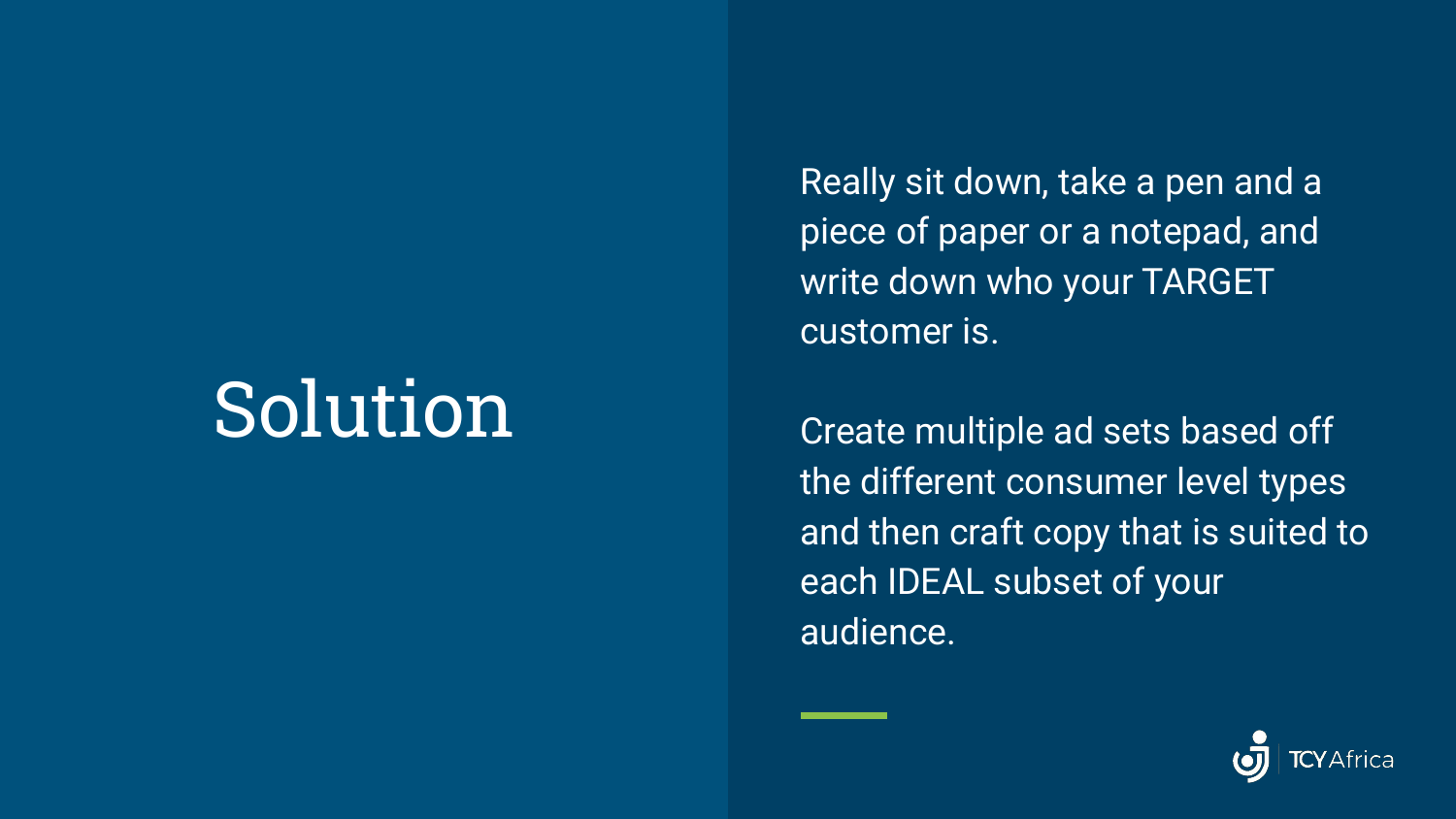#### #3. They don't have a call-to-action

When running an ad on Facebook and Instagram, a very fatal mistake to avoid is leaving the call to action blank.

This offence is committed by mostly people who run ads on Instagram, especially those who choose to use the BOOST or PROMOTE option.

But don't worry, we'll talk about that in a few minutes.

A call-to-action basically means telling the audience seeing your ad what step to take next. This could be to either send you a DM, request a call, book a session, fill a form, submit a quiz, answer a question, subscribe to your list etc.

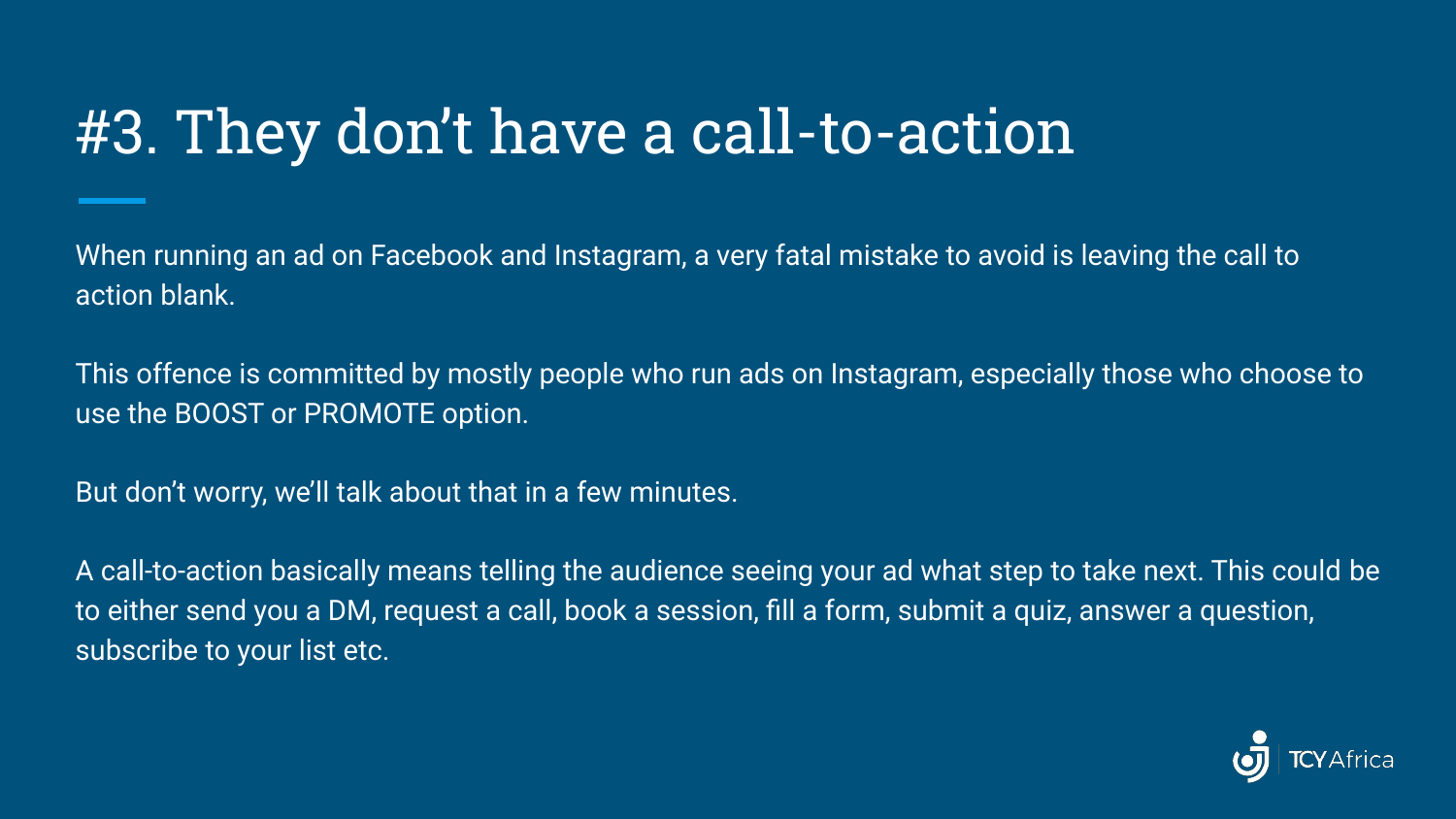#### **Your call-to-action game must be strong.**

'VISIT INSTAGRAM PROFILE' is not a strong call-to-action.

Here's why: You are leaving a lot of things to chance when you run an ad telling people to just visit your Instagram profile.

What if your ad is not good and they decide to visit your profile and they don't like your feed, then what? The customer clicks away from your page and is gone for life. *Bye bye.*

Unless you are Coke or Pepsi and you have a huge marketing budget to spend on testing out every single variable under the sun, you have to figure out ways to be smart about your money in order to get the best results on your ad spend.

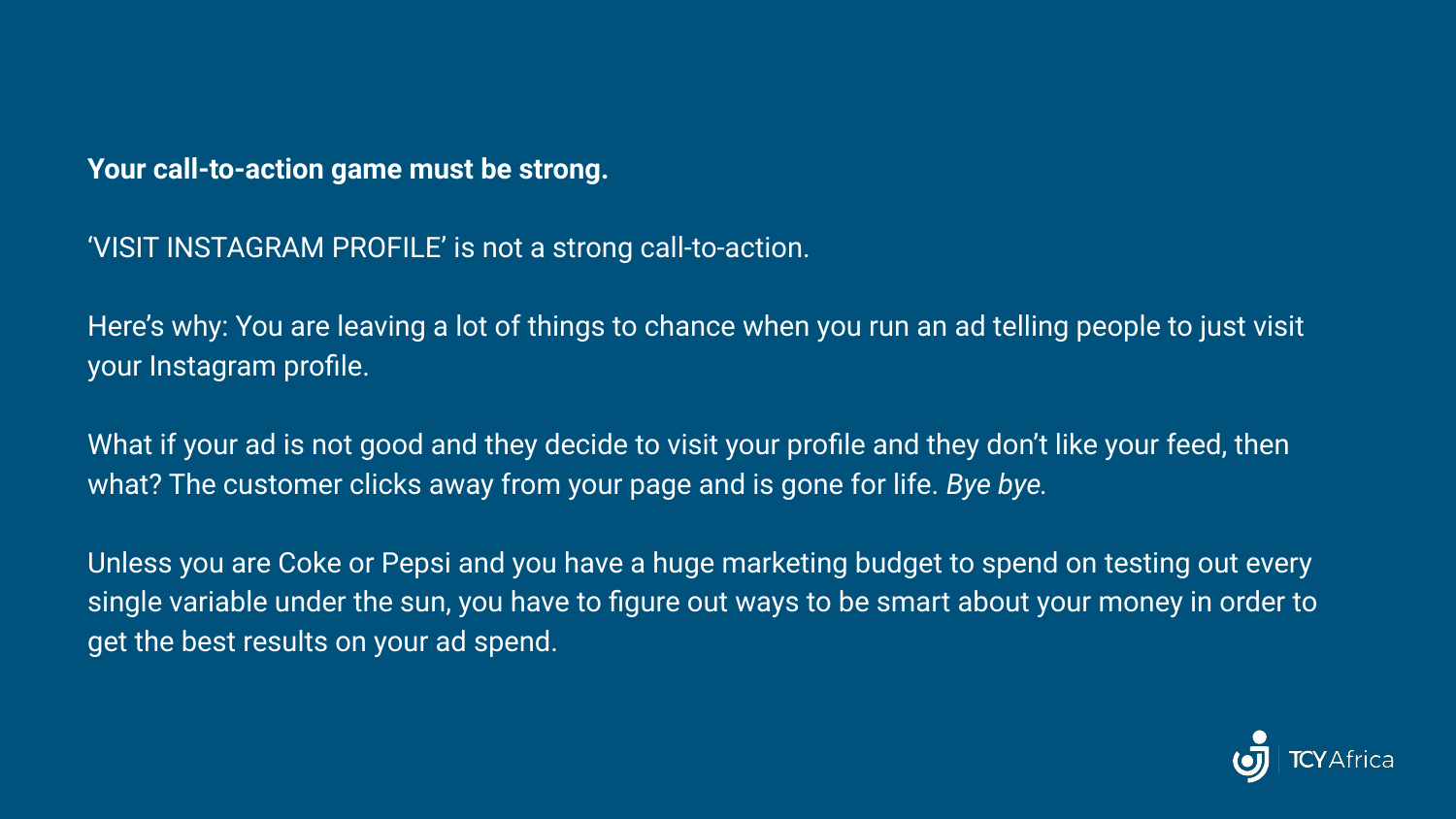Come up with a really strong call-to-action for your ads before running them and make sure it is something that ties into the overall strategy for your business goals.

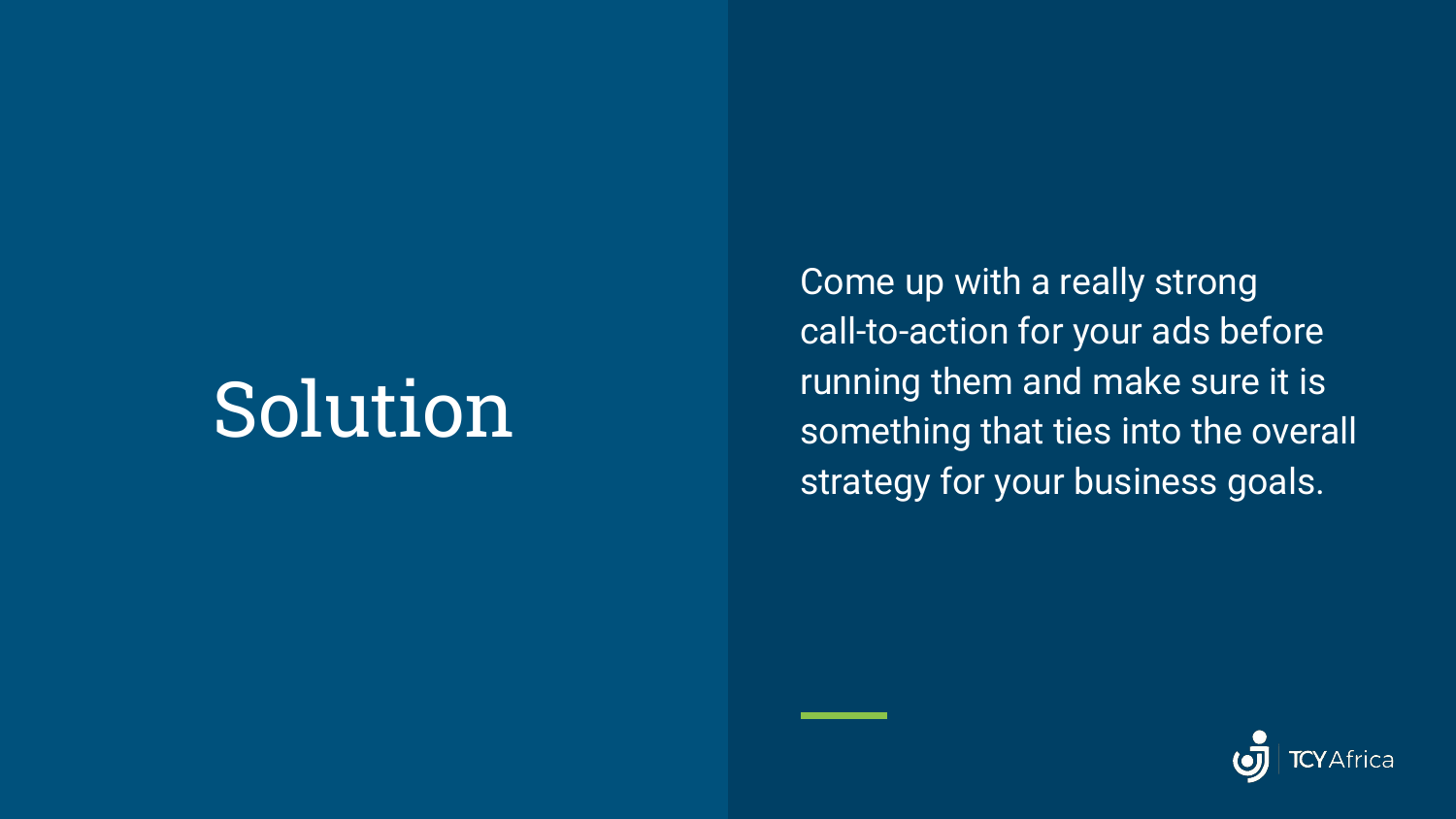#### #4. They don't have a process/strategy

Now we are moving into next level thinking. Most business owners will be out of business sooner than they think because they do not understand the intricacies of advertising in today's market. The goal of advertising is to hold attention as much as possible within the limits of your ad spend.

What do I mean by this?

I'm talking about your process when it comes to ads.

**Your customer journey should not just start and stop at the ad.** What goes on after that? If someone doesn't click on your ad, how do you get them to see you again?

Facebook and Instagram have made it very possible to be in continuous touch with your customers through what is called retargeting.

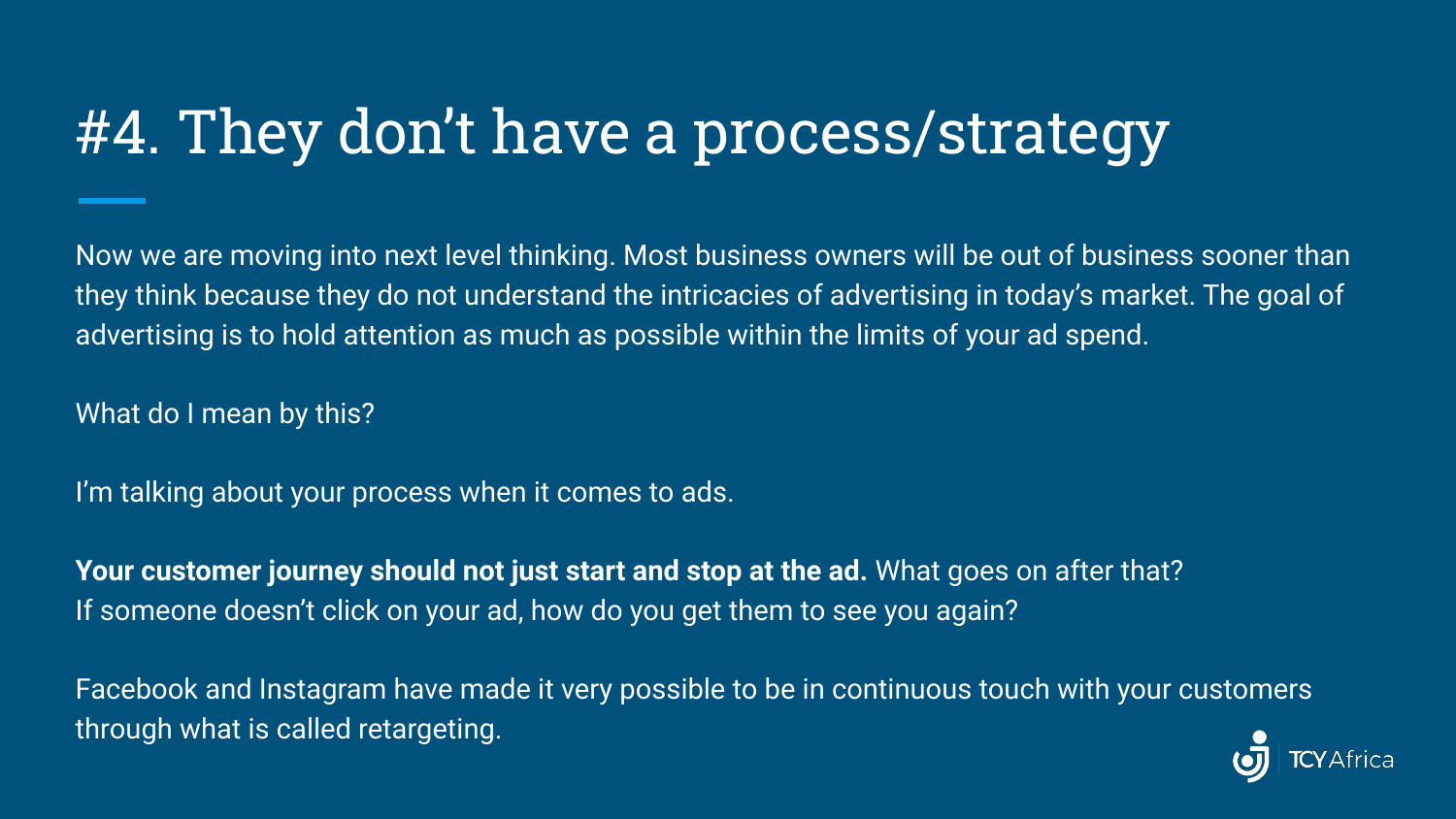With retargeting, you can create audiences of people who have interacted with your content in the past and show your ads to them again and again.

So retargeting should be a very key part of your strategy. *But it doesn't end there…*

We also have a deeper level of interaction called email marketing. With email marketing you simply collect details of people who have engaged with your ad and send them messages directly.

And still it doesn't end there; we have chatbots, a technology that allows you to directly send messages to your customers using the power of instant messaging. *But it doesn't end there…*

Do you see what i'm trying to say?

There's a LOT of touchpoints that should make up part of your strategy, but very few businesses are making good and adequate use of them, and that's why they keep complaining of no sales or customers.

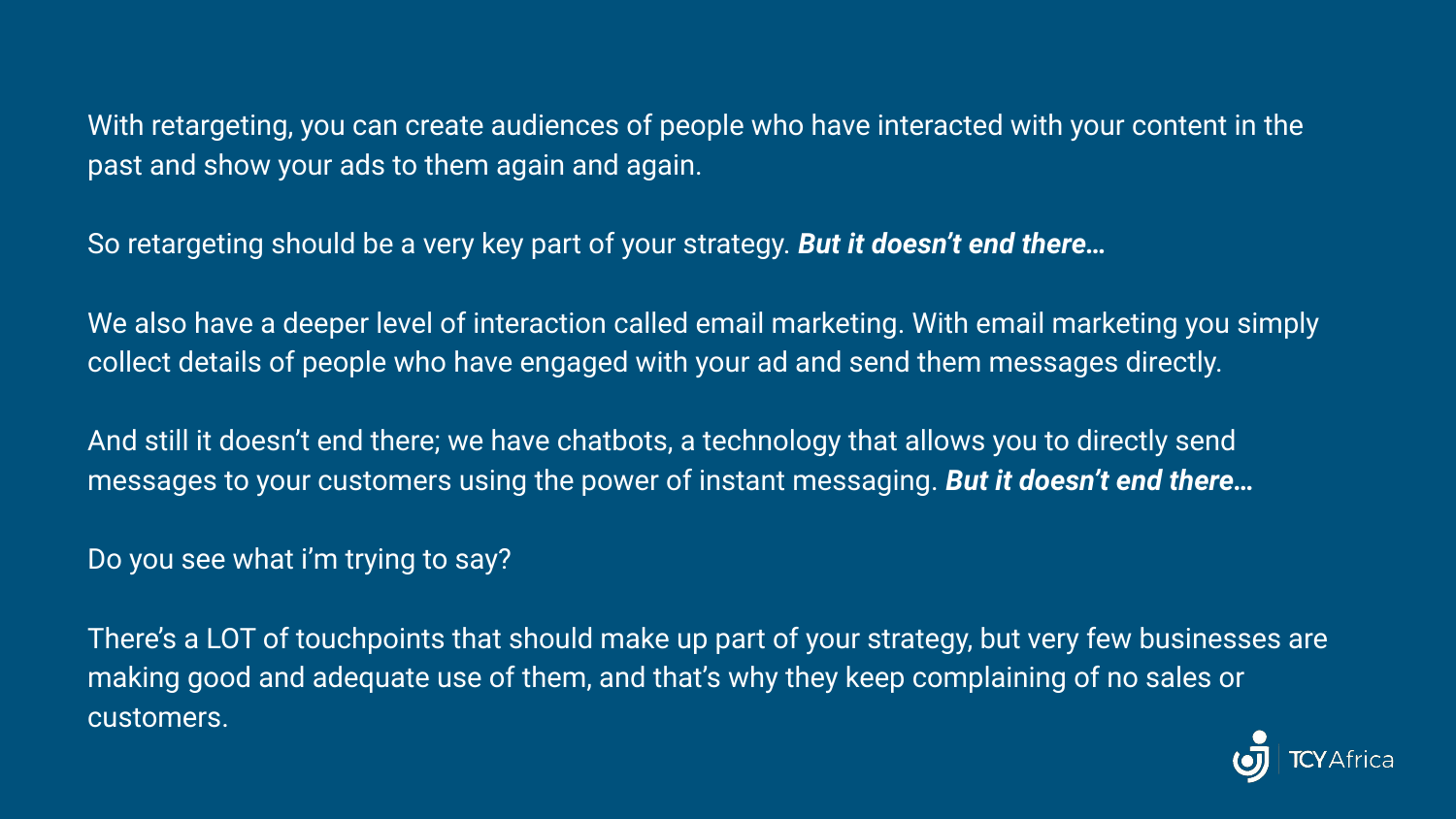Setup an ad strategy before you start investing heavily on ads, and if you cannot do it yourself, get an expert to draw up one for your business.

It will help you save a lot of money in the long run.

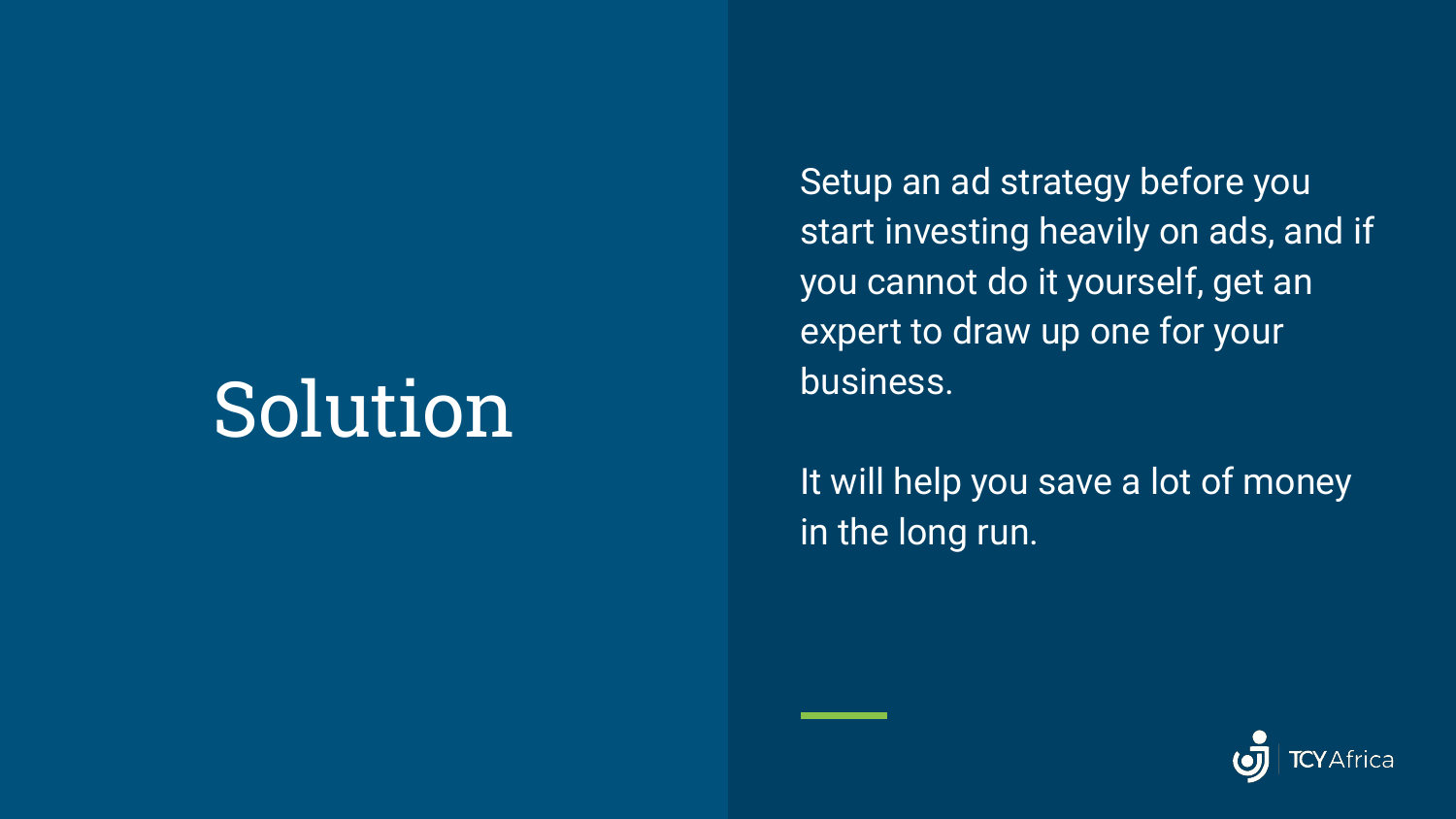#### #5. They press the BOOST button

A lot has been said about why business owners should not rely solely on the BOOST or PROMOTE option so I won't stress it more than necessary.

However, I will give just a few reasons that will make you think twice about using the BOOST option to run ads.

First of all, your targeting is limited when you use that option. You don't have access to advanced/intermediate tools which help to give you an advantage over your competition.

And if you choose to play on the same field with your competition, you need to have certain advantages in your favour. That's why it's important to understand some advanced techniques like audience retargeting, pixelling etc. You can't do these when boosting posts.

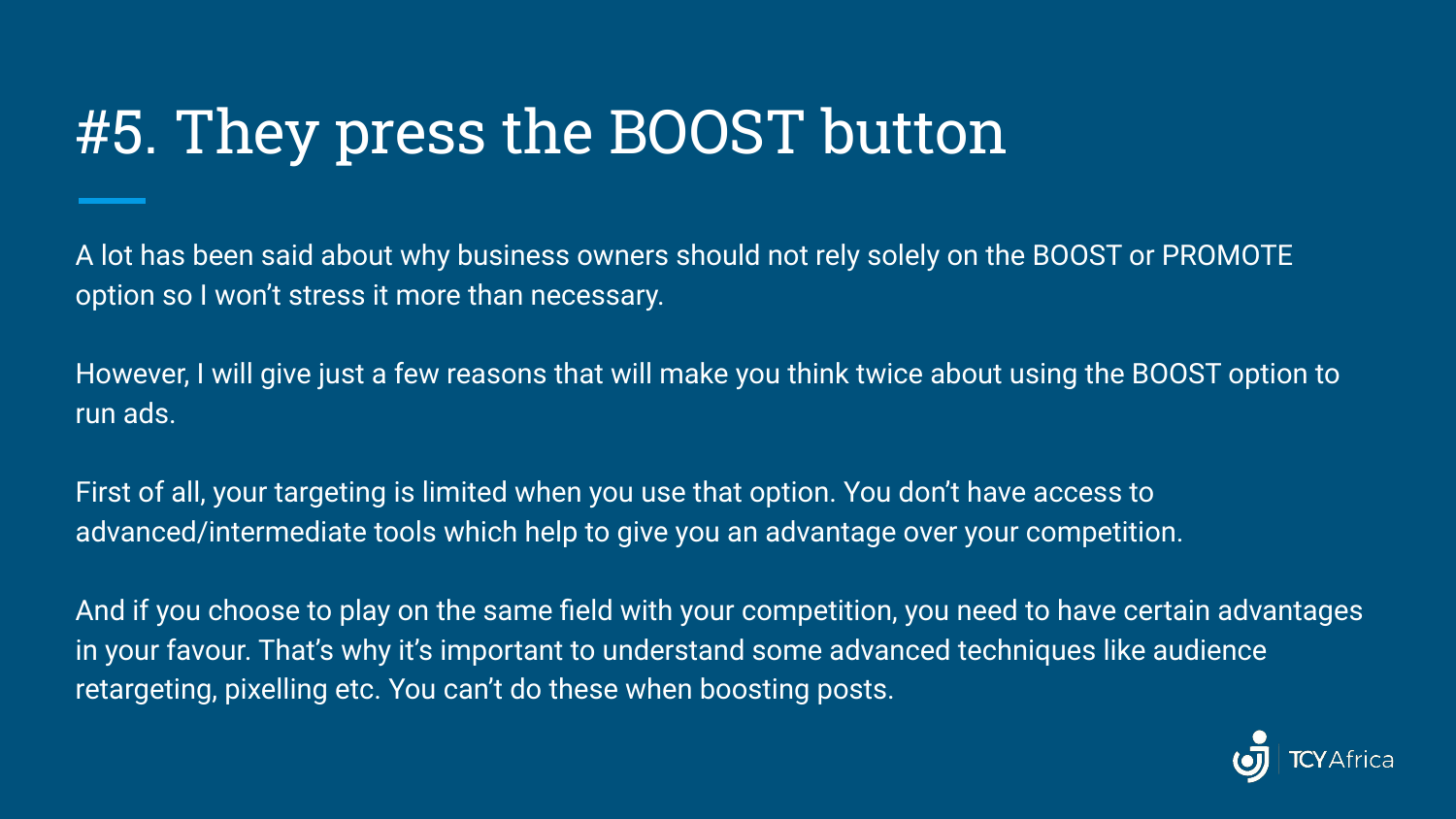Another very important thing to consider is that Facebook and Instagram *optimize your campaigns depending on which objective you choose.*

If you choose the *Clicks to Website* objective, Facebook will optimize for link clicks to your website. If it's *Website Conversion*, Facebook will analyze everyone who has converted already and then try to reach people similar to them.

But if you BOOST a post, Facebook and Instagram will always, *always* optimize just for more post engagement.

So if you've been boosting post and getting only likes and comments, now you know the reason.

And lastly, you have no control over the placement of your ads. When you are boosting posts on Facebook, the default option includes both desktop and mobile.

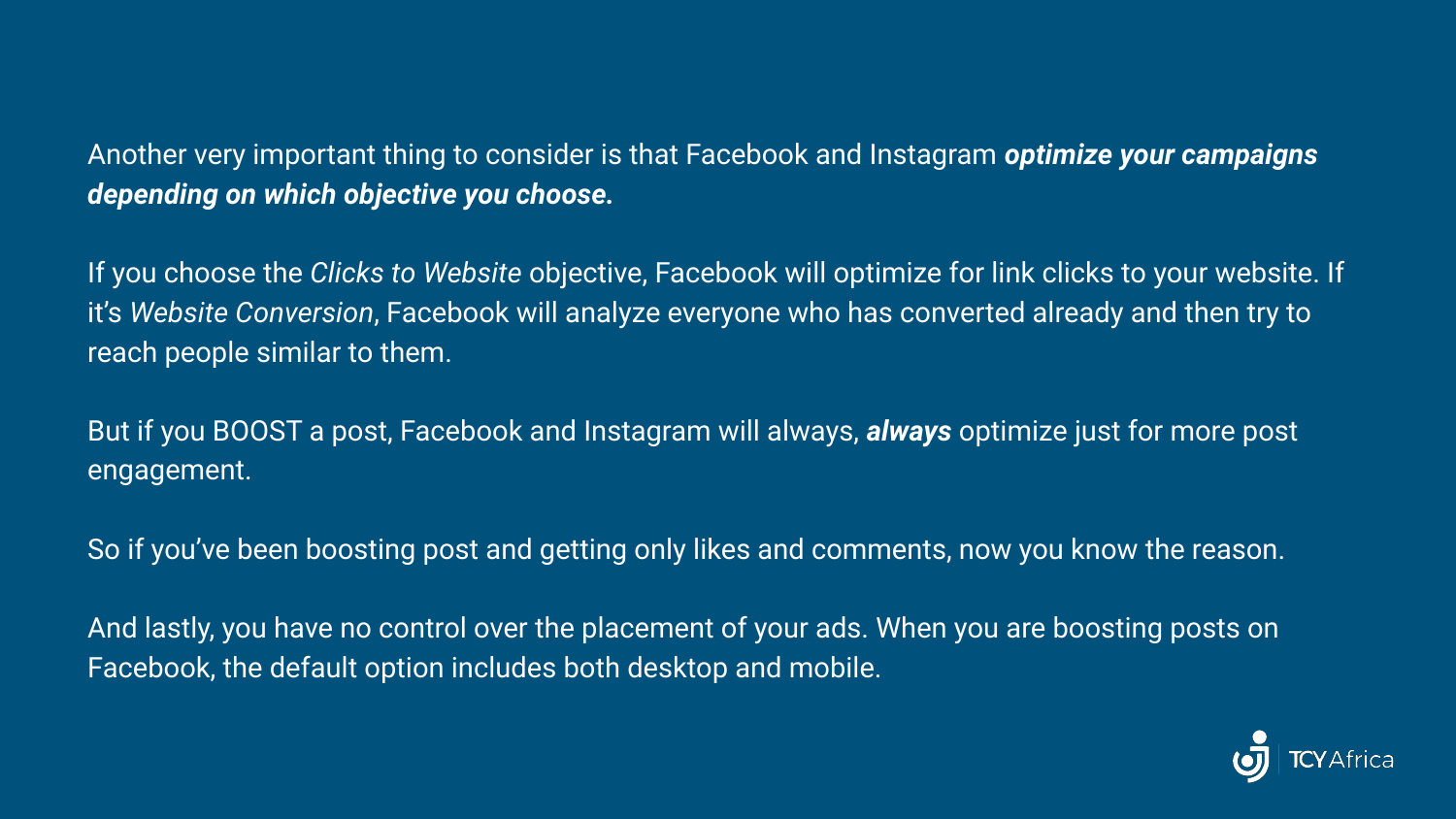

You have to understand; Facebook will try to do a bit of optimization for you.

By so doing, the algorithm will often try to find the cheapest way to achieve an objective (in this case post engagement)

It will then allocate most of your budget to the placement that is getting the most likes and comments, regardless of whether you get leads or sales! (you get what you pay for)

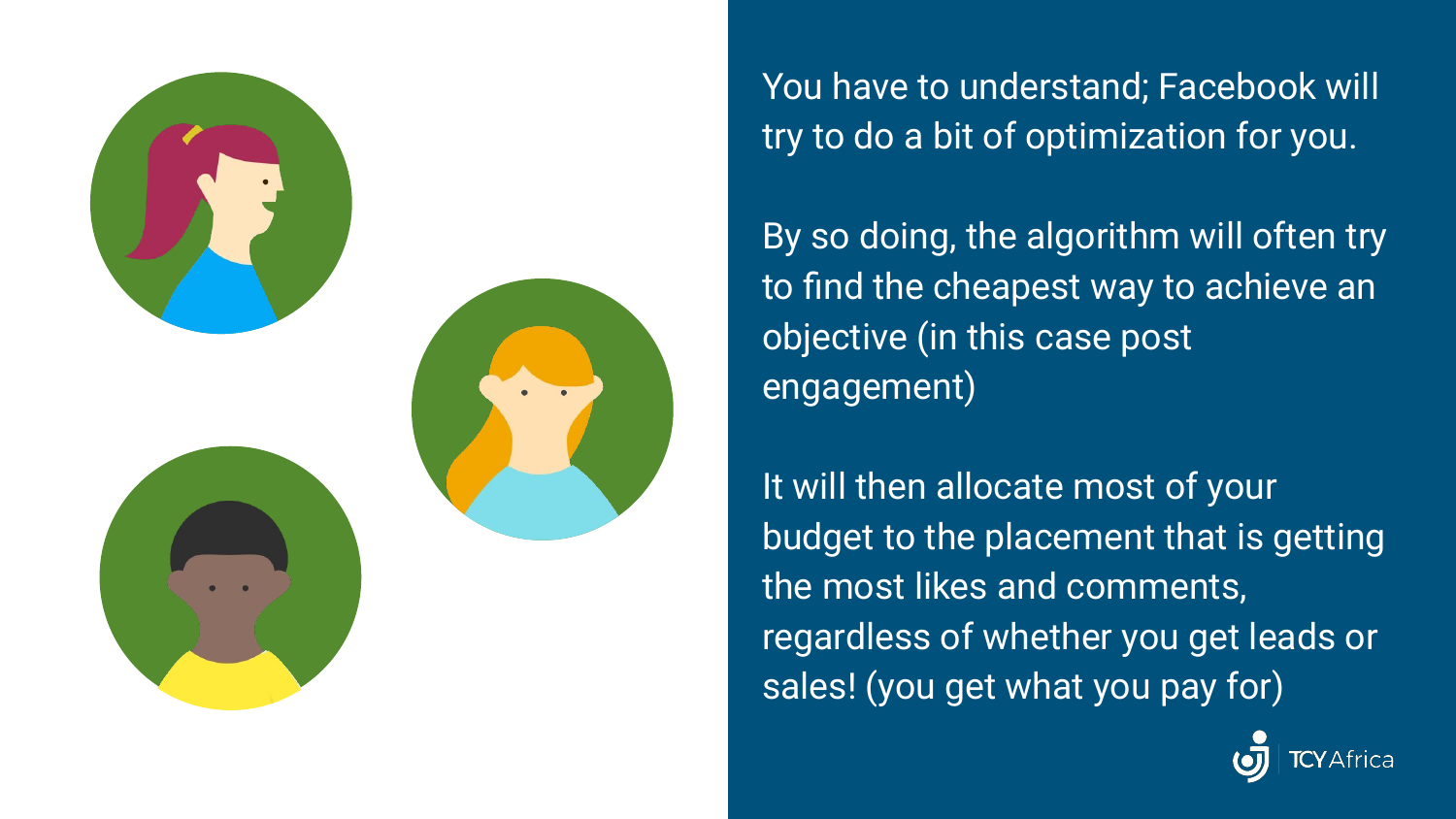Well, **stop using BOOST post.** No matter the targeting options you want to go with, you can do that efficiently by creating ads in the Ads Manager.

Even if it takes you a bit longer, you'll have the ability to **choose the most suitable campaign objective**, select much more r**elevant target audiences**, and have **complete control over who sees your ads.**

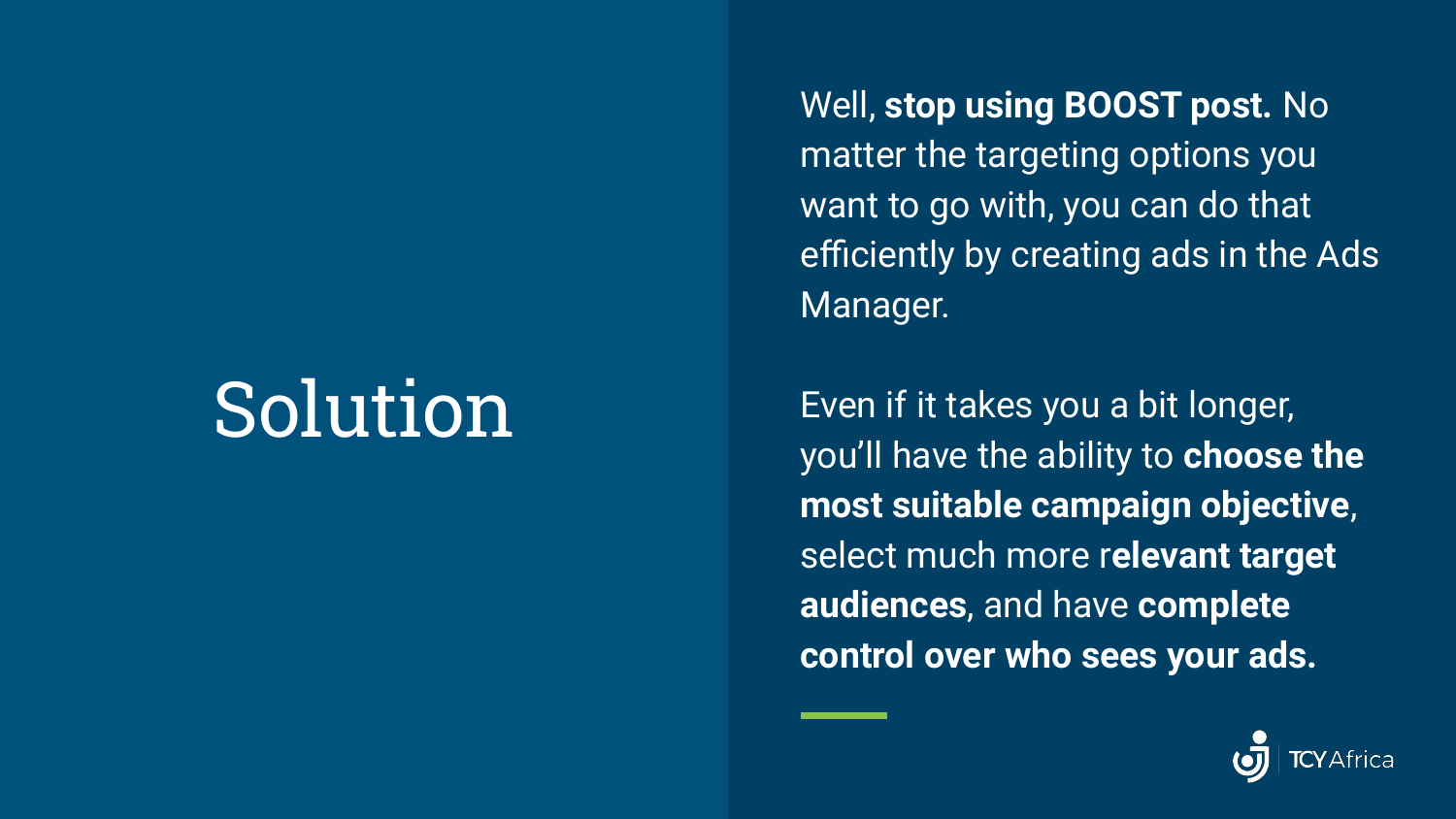#### #6. They don't invest in the creative

*A bad image/video/copy is the best way to ruin a great ad.* 

At the end of the day, your audience cannot see the buttons you clicked on the backend, the targeting you set, the nitty gritty of the campaign. All they see is that which ends up in front of them - which is the ad.

Investing in the ad creative also helps your brand image, because an influencer or someone who is not in your target audience may end up seeing the ad and then point it to another person, and by so doing open a floodgate of new leads and opportunities for you.

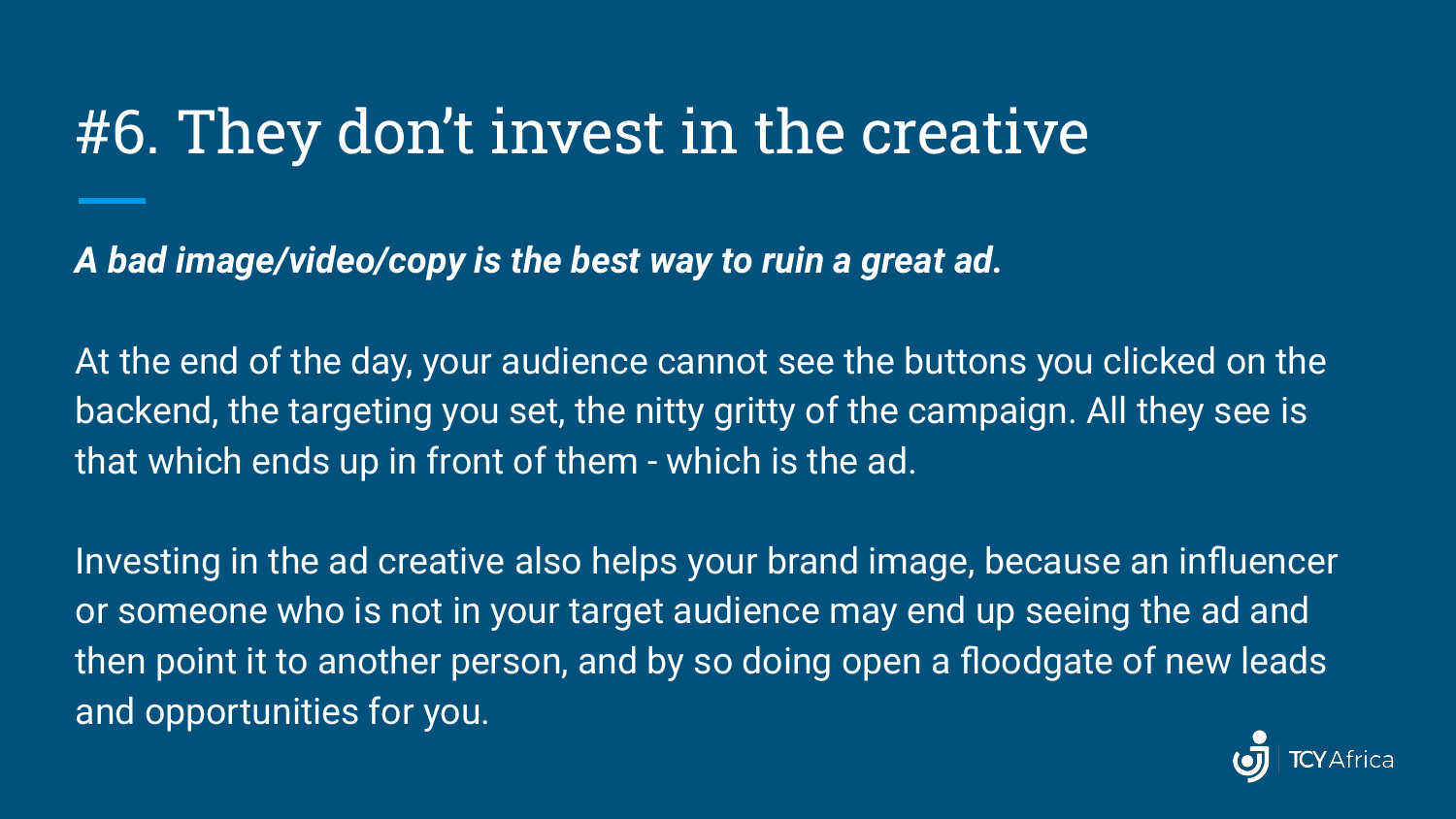Take some time to research the adequate ad format requirements for the different ad placements. You can't afford to be lazy on this one.

For example, some people will create only one variation of an image and use it on both desktop news feed, mobile news feed, Instagram feed and even Instagram stories! And then the whole user experience is ruined for the consumer. **This should not be so!**

When using video, take some time to create adequate captions. Paying attention to these little details will give you an edge over the competition.

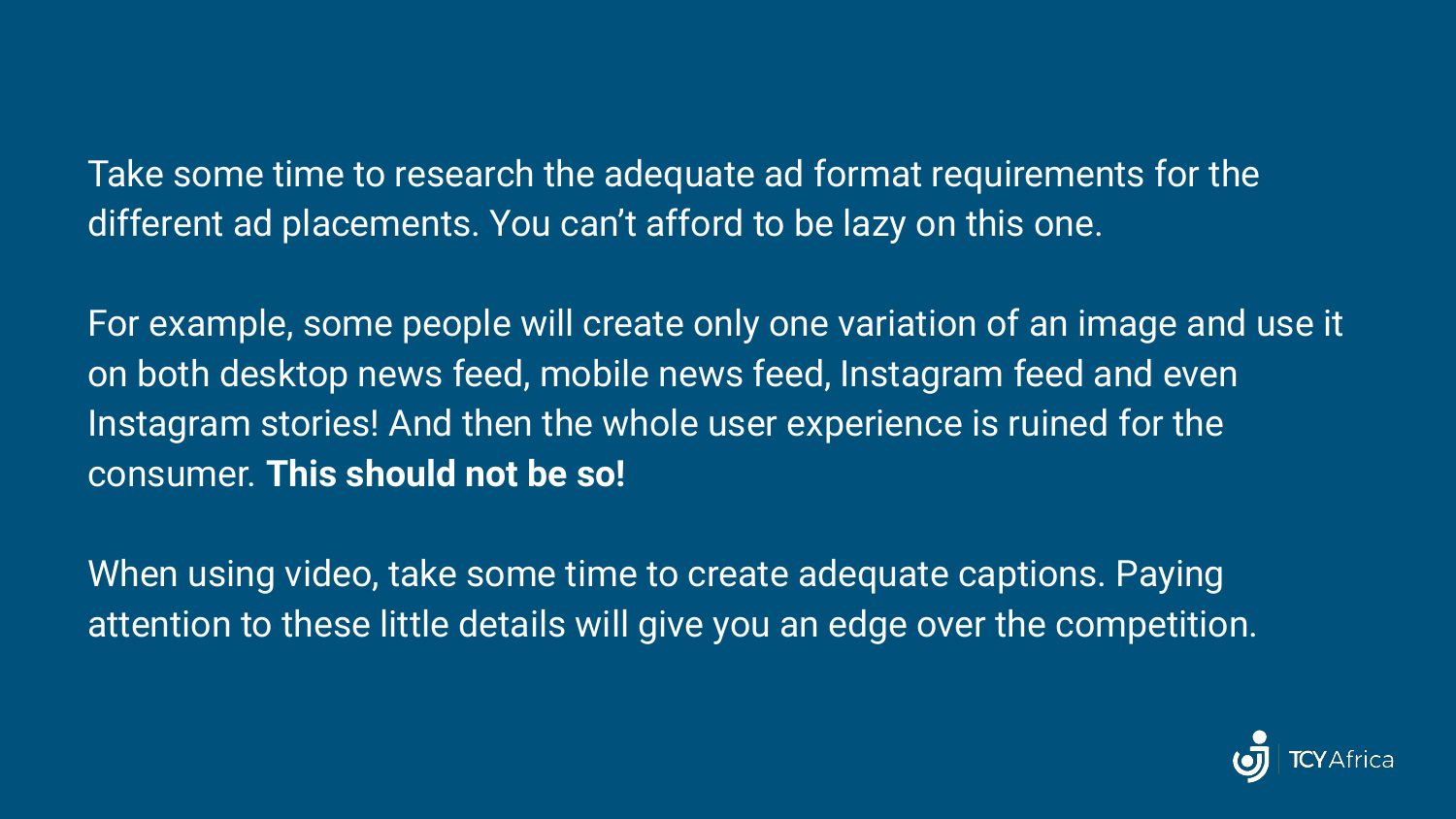Don't compromise on quality.

Solution Make sure your ad copy, image or<br>video is on point from start to finish.

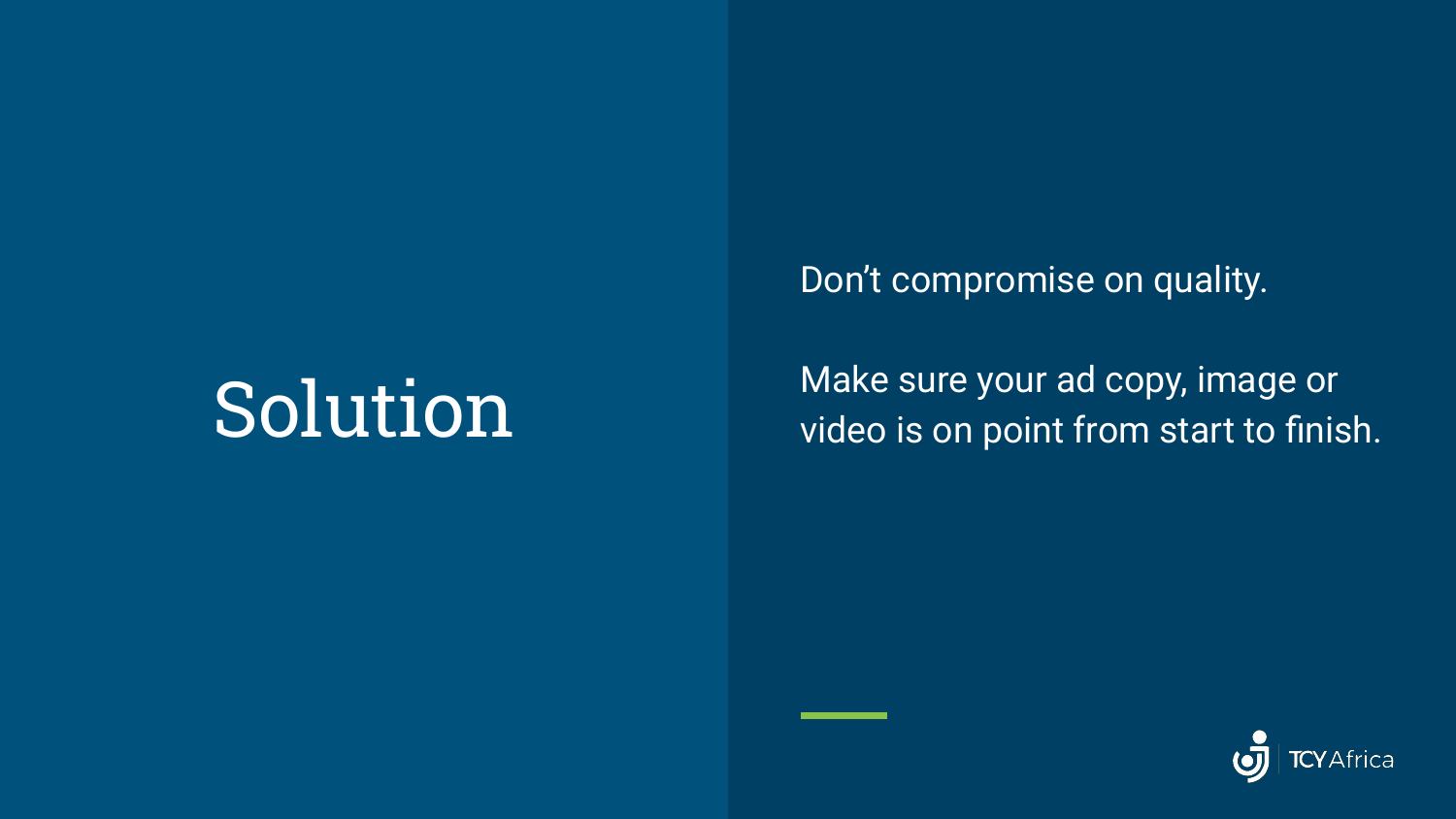#### #7. They don't give value upfront

Most business owners are too forward and ask for the sale when the customer has clearly not invested in them. Make your audience feel comfortable with you and they will be more inclined to buy from you. This can be in form of education, a free offer, just something to make them stop and take a closer look at what you have to offer.

Using the famous bar example, you don't walk up to a lady at the bar and ask her to marry you. Likewise, you have to build a connection gradually and then ask for the sale.

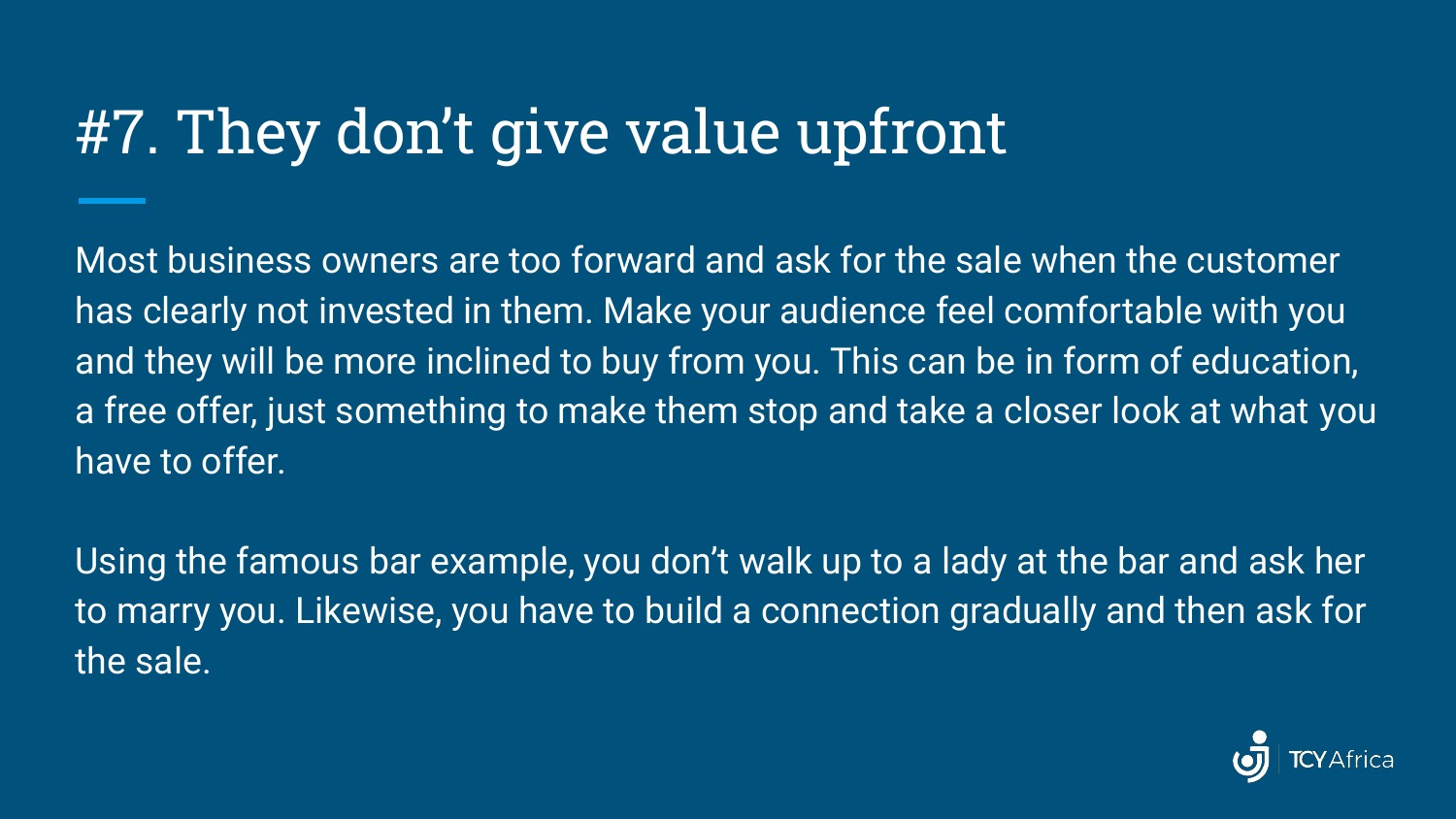

#### Again, this ties into the ad strategy thing we talked about.

Have a step by step conveyor belt to convert your audience from prospects to customers to raving fans.

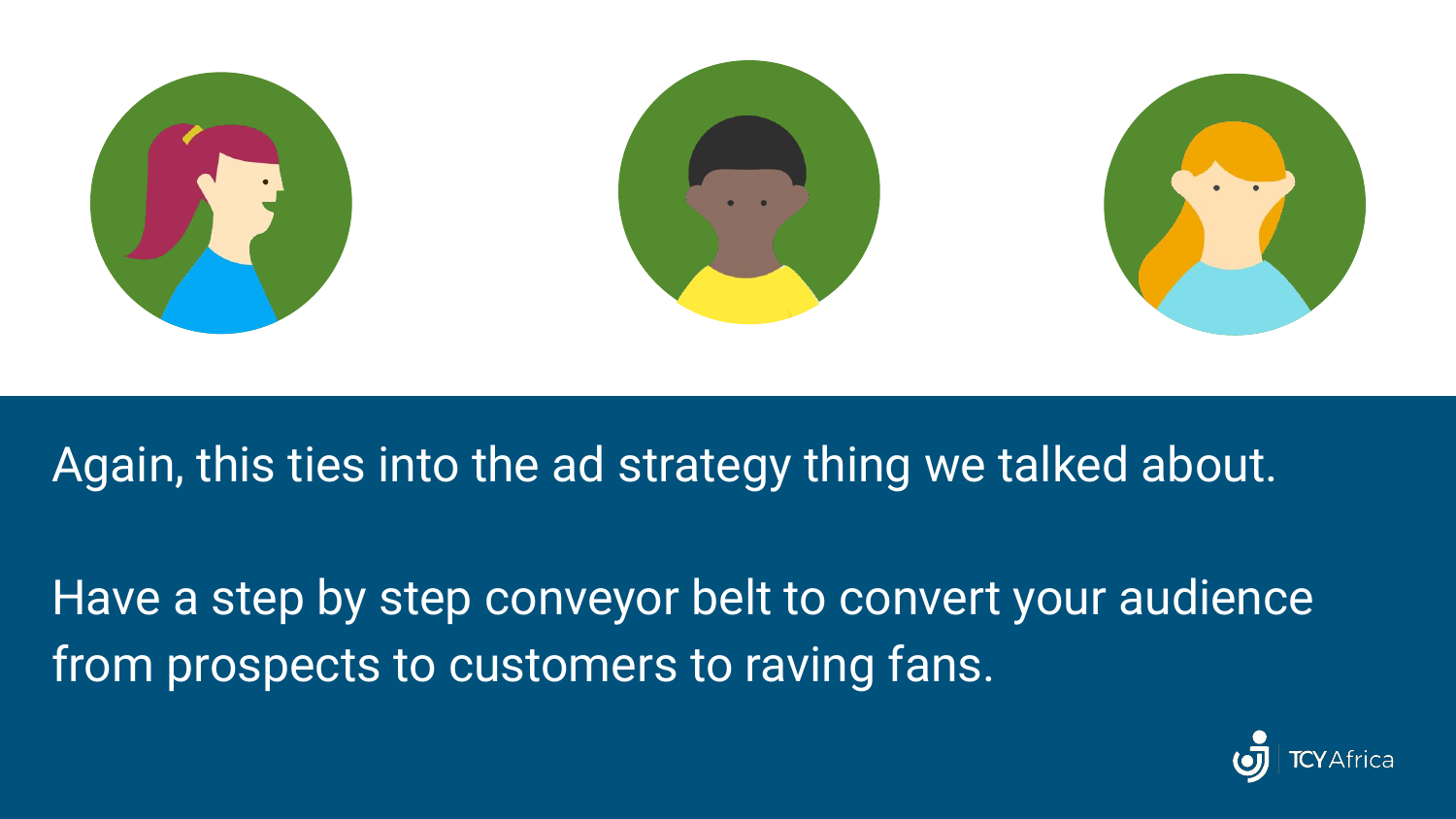Don't rush into the sale.

Think of a way to offer value to your audience and they will stick with you for the long run and also tell other people about you.

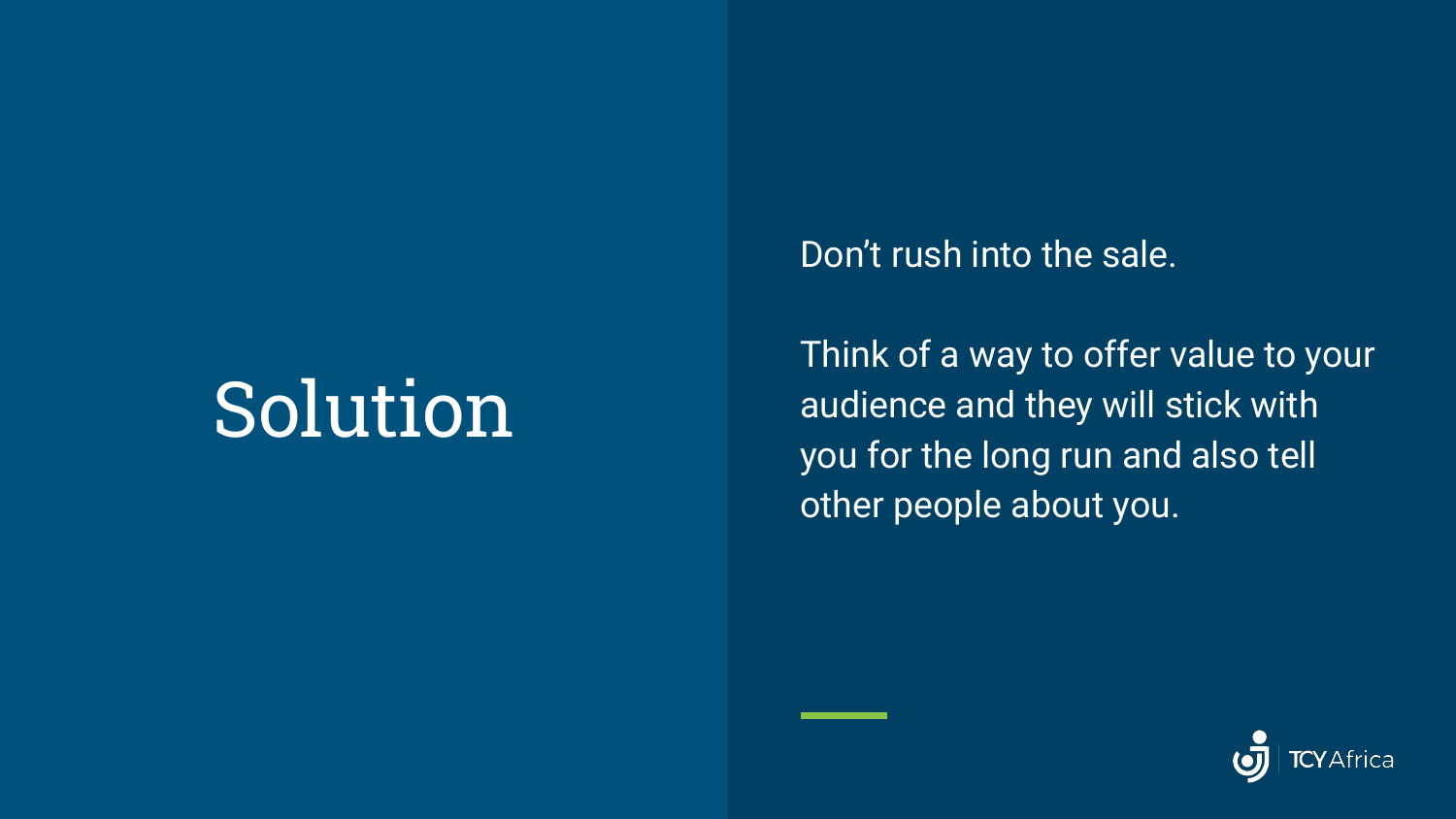# Are you making any of these mistakes?

Go ahead and implement these solutions today.